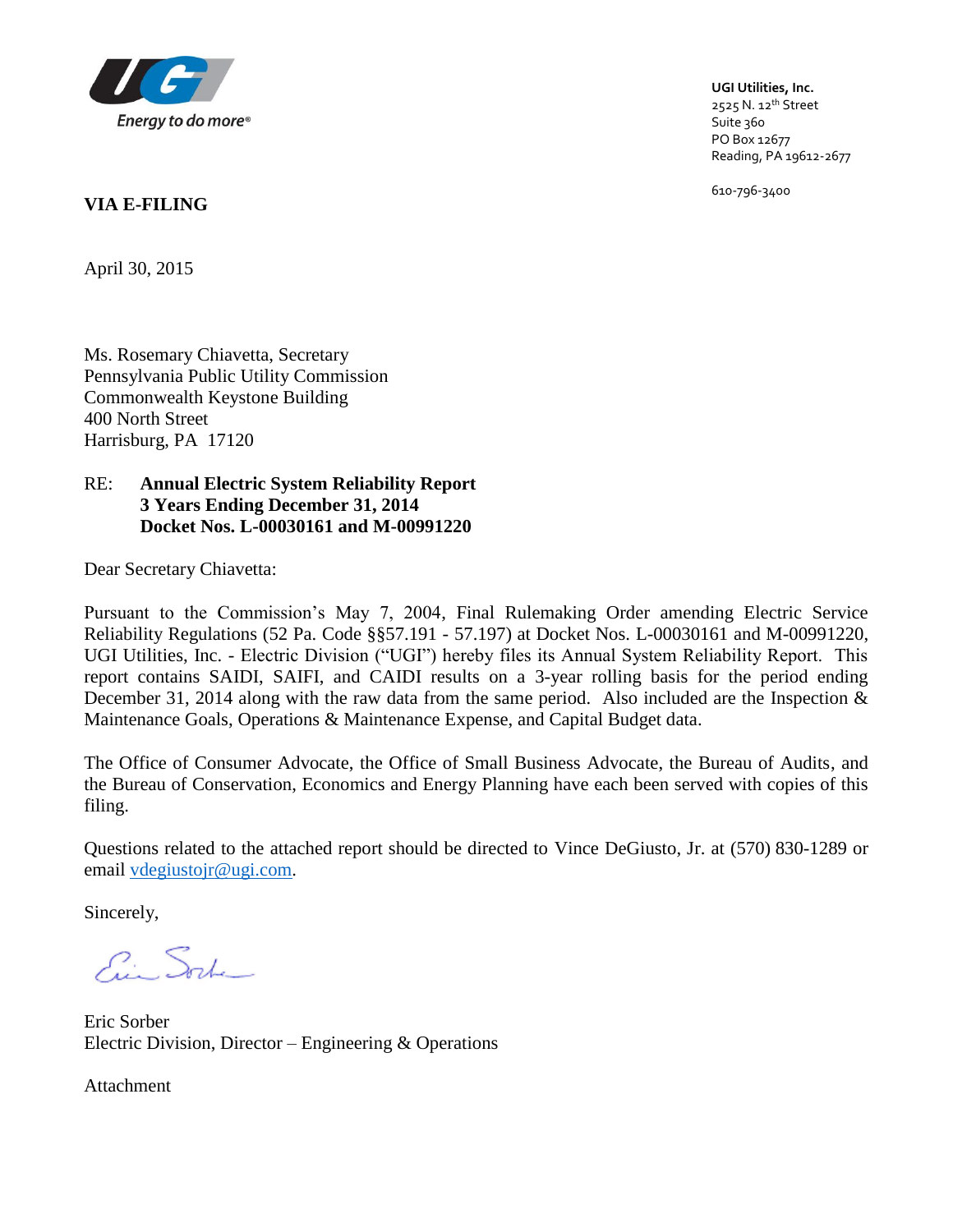#### cc: **FEDERAL EXPRESS**

Tanya J. McCloskey Office of Consumer Advocate 555 Walnut St. 5th Floor, Forum Place Harrisburg, PA 17101-1921

John R. Evans Small Business Advocate Suite 202, Commerce Bldg. 300 North Second St. Harrisburg, PA 17101

Dennis P. Hosler, Director Bureau of Audits Pennsylvania Public Utility Commission Commonwealth Keystone Bldg. 3rd Floor, F East Harrisburg, PA 17101

Darren Gill, Deputy Director Bureau of Technical Utility Services Commonwealth Keystone Building 3rd Floor 400 North Street Harrisburg, PA 17120

#### **ELECTRONIC MAIL**

Darren Gill, Deputy Director Bureau of Technical Utility Services dgill@pa.gov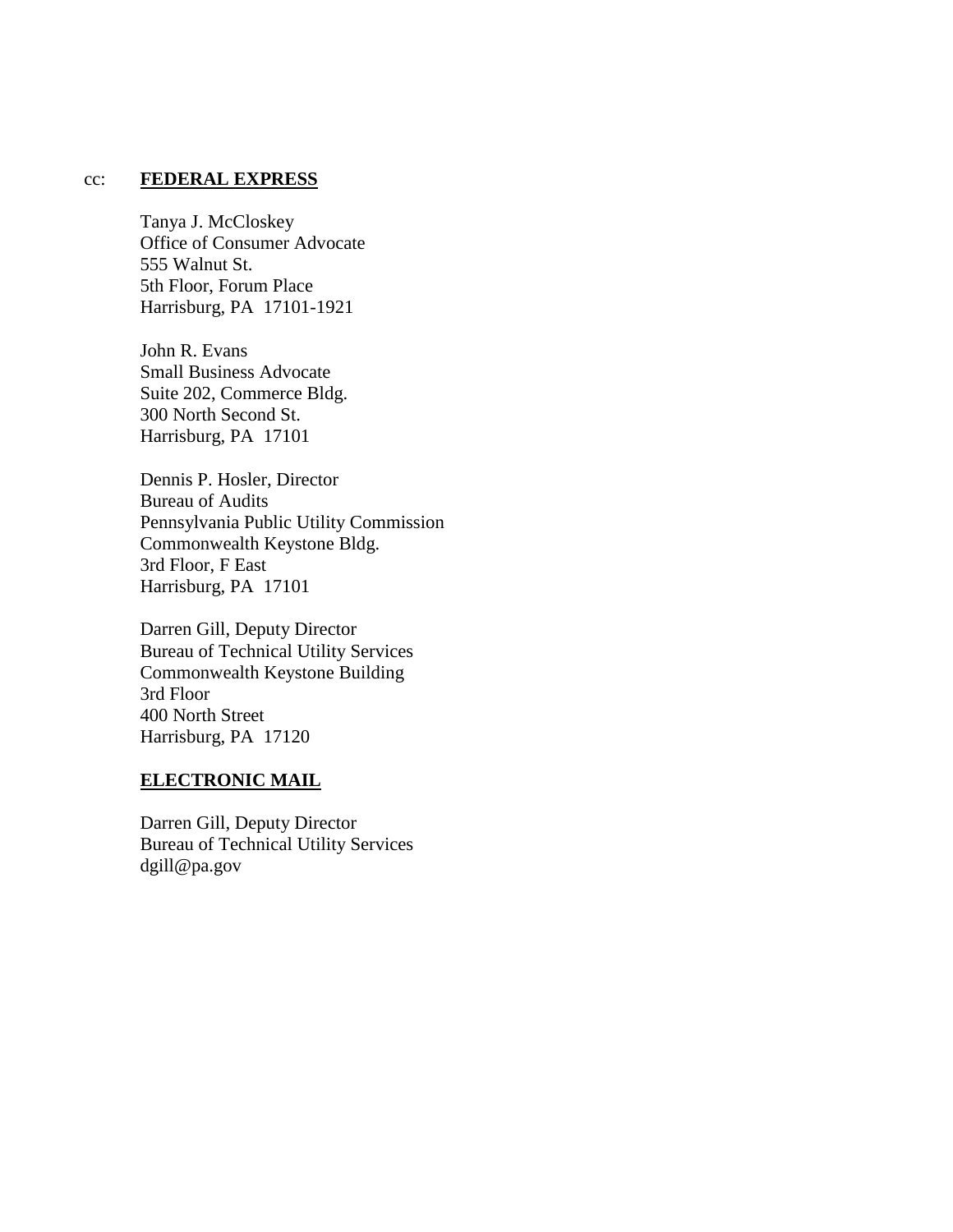

# UGI Utilities, Inc. – Electric Division Annual System Reliability Report 2014

April 30, 2015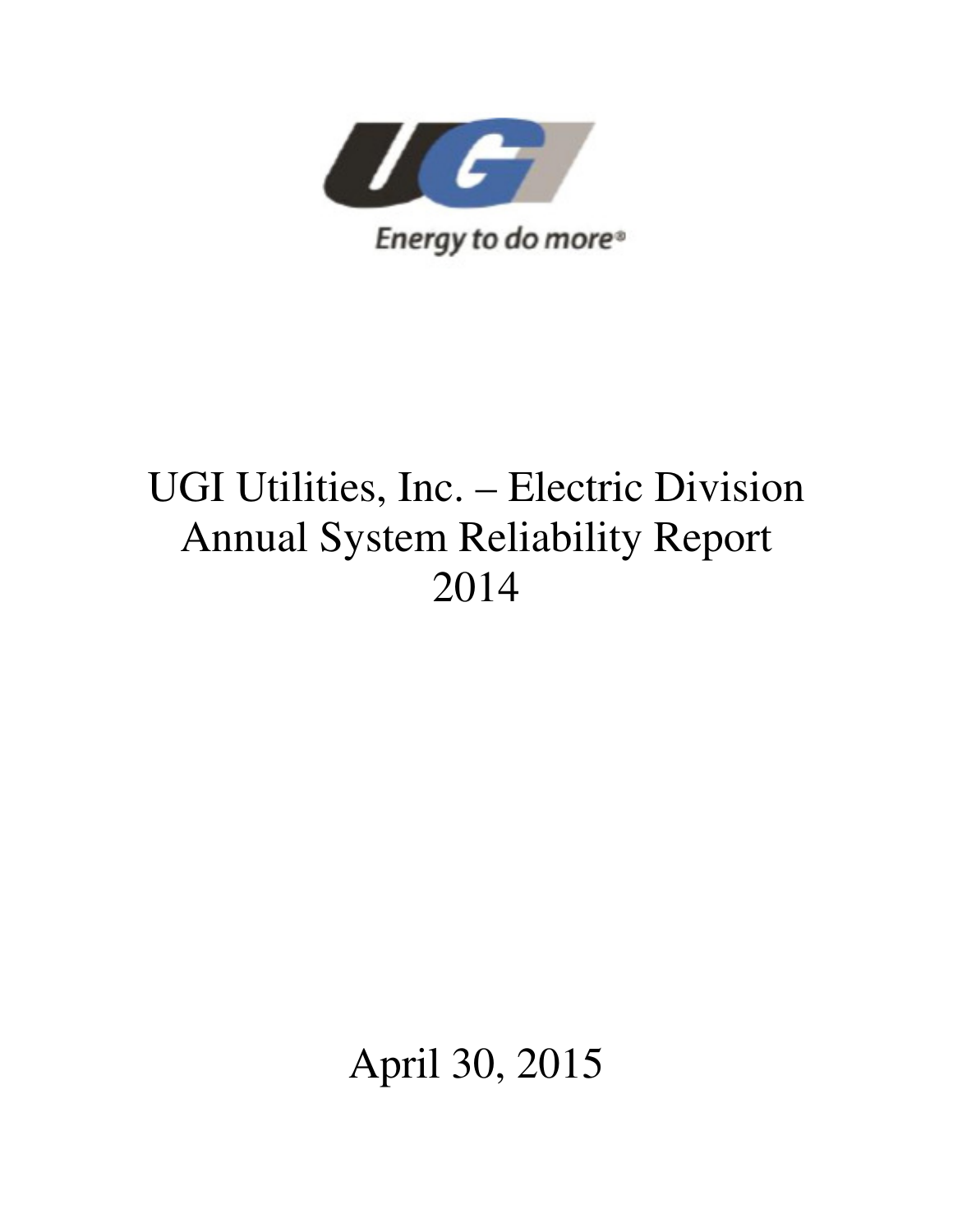### **§ 57.195(b)(1) – An overall current assessment of the state of the system reliability in the EDC's service territory including a discussion of the EDC's current programs and procedures for providing reliable electric service.**

For the twelve month period ending December 2014, UGI Utilities, Inc. – Electric Division's ("UGI" or "Company") SAIDI was 63 minutes. This is below both its 12 month benchmark of 140 minutes and standard of 256 minutes. UGI's SAIFI for the 12 month period was .44, remaining well below its 12 month benchmark of .83 and 12 month standard of 1.12 and an improvement over 2013. UGI's CAIDI was 144 minutes for the most recent 12 month period. This is also below its 12 month benchmark of 169 minutes and 12 month standard of 228 minutes.

UGI's objective is to provide its customers with safe, reliable electric service. Providing reliable service is not a program unto itself, but rather it is an inherent part of every element of the service delivery process. Each segment of service delivery, including system design, construction, and operation and maintenance, has service reliability as its main objective.

### **System Design**

System design is fundamental to providing reliable electric service. To that end, UGI has incorporated service reliability into all aspects of its system design. Planning standards, construction standards, component selection, engineering, engineering training, engineering instructions and System Control and Data Acquisition ("**SCADA**") integration programs all have service reliability as a fundamental consideration.

#### **Construction**

No matter how well an electrical system is designed, the components making it up must be properly assembled in order for it to function as intended. UGI construction personnel possess the knowledge and skills necessary to effectively perform their duties. Post construction inspection programs assure that additions and improvements to the system are completed properly.

#### **Operation**

A continuously staffed operations center is in place to assure quick response to interruptions on the delivery system. The center is staffed by system operators who diagnose system problems and mount a rapid and appropriate response to trouble on the system.

There are service personnel on duty eight hours a day during weekdays and on Saturdays. An evening shift service person is scheduled during weekdays to provide quick response to service interruption calls. Call-out rosters are in place to mobilize staff when service personnel are not on duty or when additional resources are required.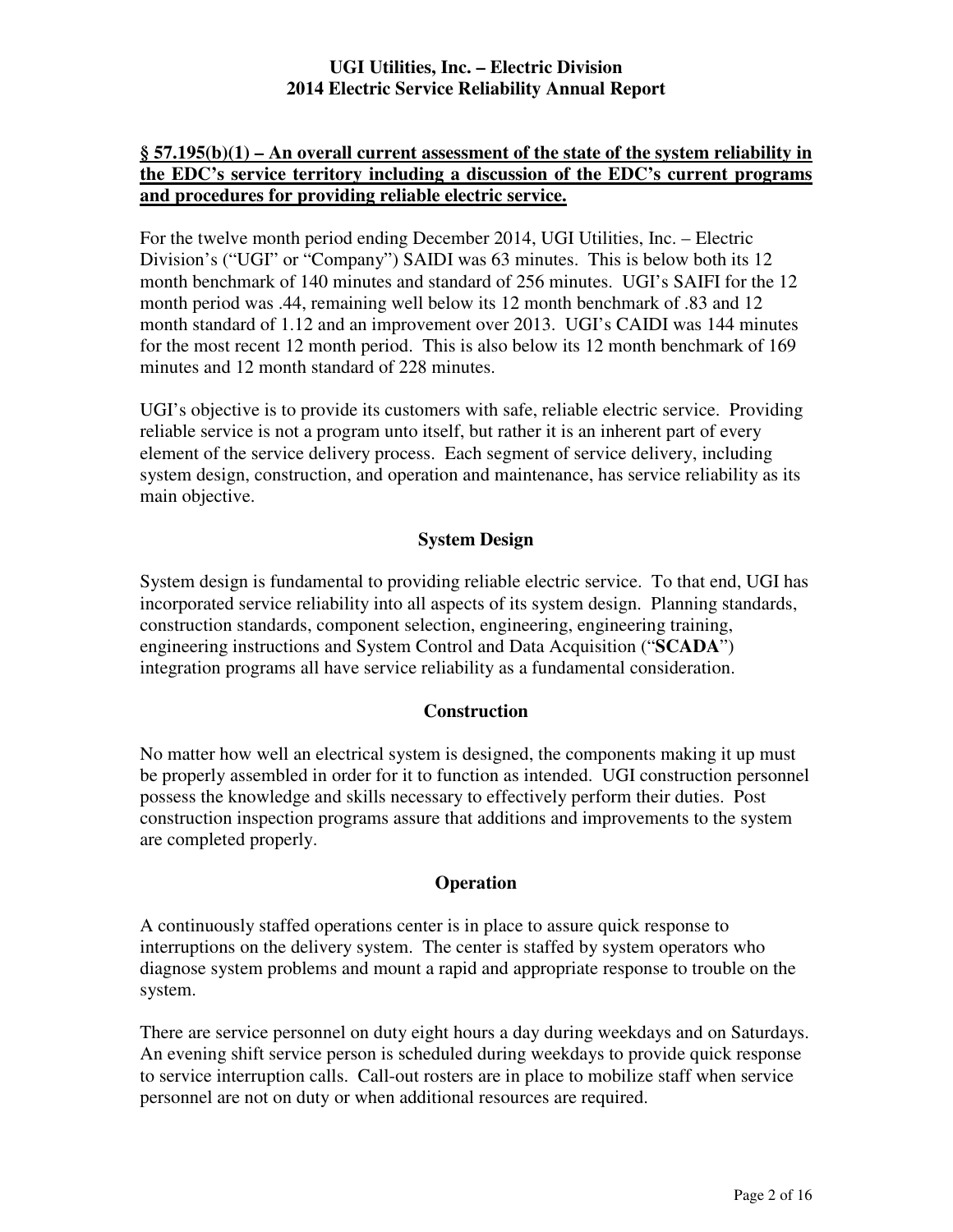UGI has a trouble reporting system in place, which allows it to gather information on system interruptions. The information accumulated in this system is analyzed to spot equipment failure trends and outage clusters. This information is also used to spot weaknesses in the system and to make decisions on allocation of resources for maintenance and/or system upgrades.

### **Maintenance**

UGI has inspection and maintenance programs in place to monitor all equipment on its system and to address any problems identified through these programs. UGI implemented the 2013 – 2014 Bi-annual I&M Plan filed with the Commission and has found no significant system equipment issues during performance of the I&M Plan initiatives in 2014.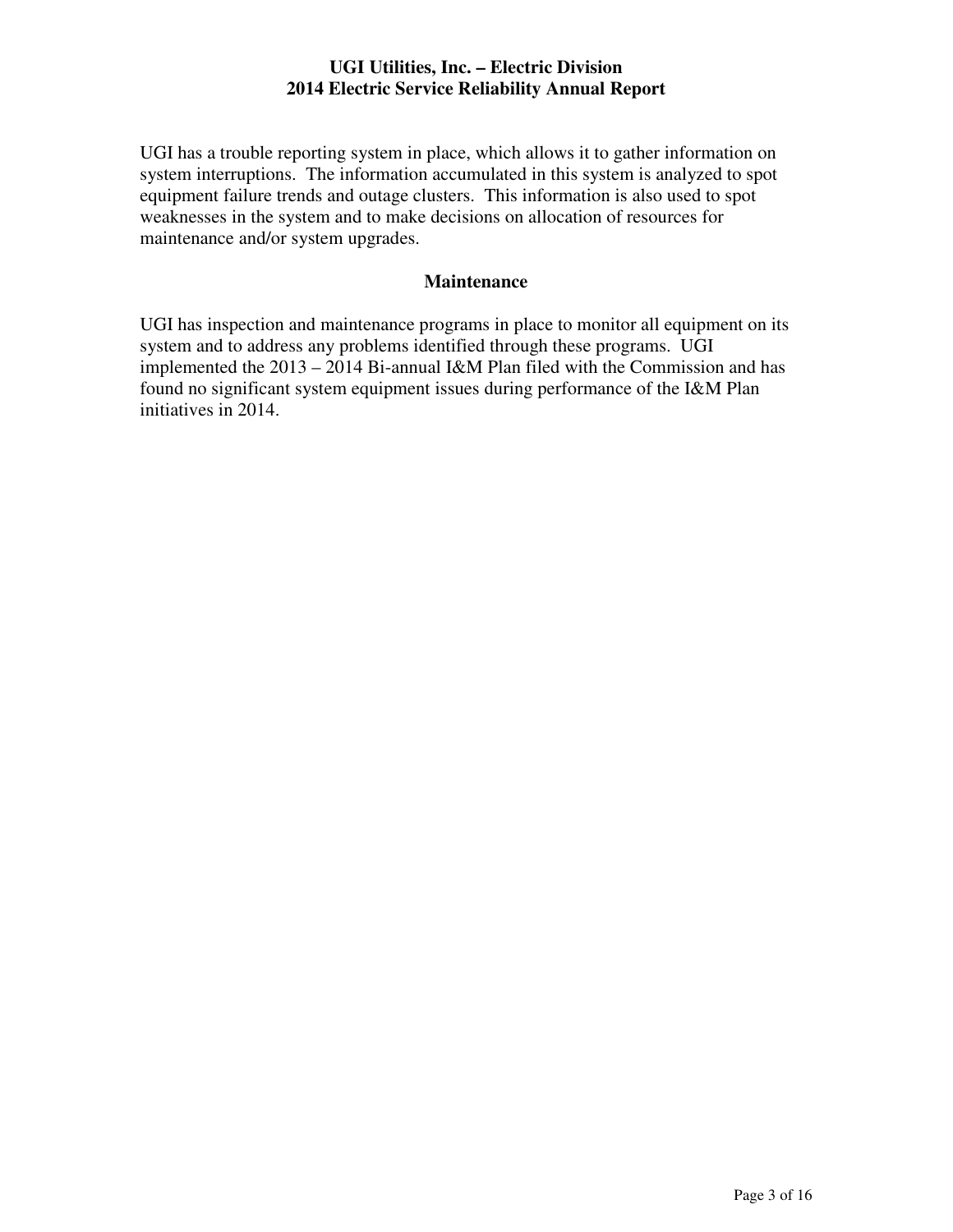### **§ 57.195(b)(2) – A description of each major event that occurred during the year being reported on, including the time and duration of the event, the number of customers affected, the cause of the event and any modified procedures adopted to avoid or minimize the impact of similar events in the future.**

- (i) Under Title 52, Pa. Code §57.192, a major event is defined as either:
	- a) An interruption of electric service resulting from conditions beyond the control of the electric distribution company which affects at least 10% of the customers in the EDC's service territory during the course of the event for a duration of 5 minutes each or greater. The event begins when notification of the first interruption is received and ends when service to all customers affected by the event is restored.
	- b) An unscheduled interruption of electric service resulting from an action taken by an electric distribution company to maintain the adequacy and security of the electrical system, including emergency load control, emergency switching and energy conservation procedures, as described in §57.52 (relating to emergency load control and energy conservation by electric utilities), which affects at least one customer.
- (ii) A major event does not include scheduled outages in the normal course of business or an electric distribution company's actions to interrupt customers served under interruptible rate tariffs.

### **Major Events**

On July 25, 2014, UGI Utilities, Inc. – Electric Division (UGI) filed a request for exclusion of major outage for reliability reporting purposes in accordance with the requirements of the Commission's Order entered May 11, 2004, at M-00991220. Pursuant to the Commission's approval of that request on August 8, 2014, all indices contained in this annual System Reliability Report, and the raw data used to calculate them, exclude the numbers related to this major event.

This request related to service interruptions associated with a severe thunderstorm cell that contained straight-line winds and an F0 tornado, which affected the UGI territory beginning in the evening hours of July 8, 2014. The high winds caused the loss of one (1) 66kV transmission line and 8 distribution feeders. This caused sustained service interruptions to 15,082 customers of UGI's approximate 61,822 customer total. The sustained interruptions were the result of 170 outage cases which corresponded to 482 trouble locations in Luzerne County and 3 locations in Wyoming County. Service interruptions began at 7:00 p.m. on July 8, 2014 with restoration completed at 12:54 p.m. on July 13, 2014.

Major events occurring in 2012 have been discussed in previous reports. There were no major events during 2013.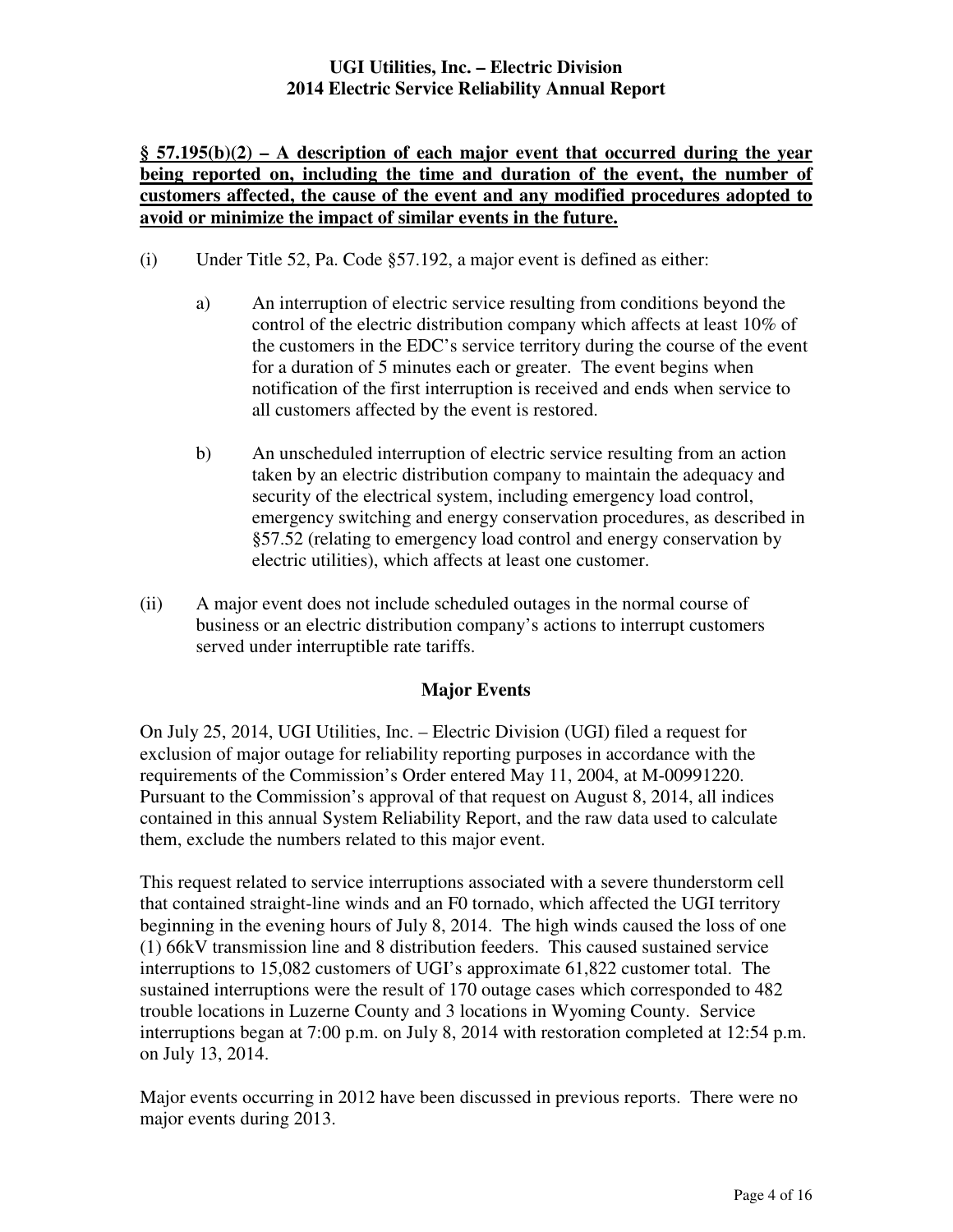### **Modified Procedures**

UGI initiated a program to install additional distribution sectionalizing devices. This includes automatic and manual type devices such as reclosers, air-breaks, switches and fuses. These facilities will increase reliability by reducing the number of customers exposed to an outage or by providing sectionalizing points which will isolate customers from damage and allow partial restoration of circuit sections. UGI field personnel are currently evaluating each feeder to identify appropriate device locations and generating work orders for the installation of the various devices. To date 47% of the distribution feeders have been reviewed resulting in the installation of 131 new devices. The balance of the feeders are expected to be completed in the next five years.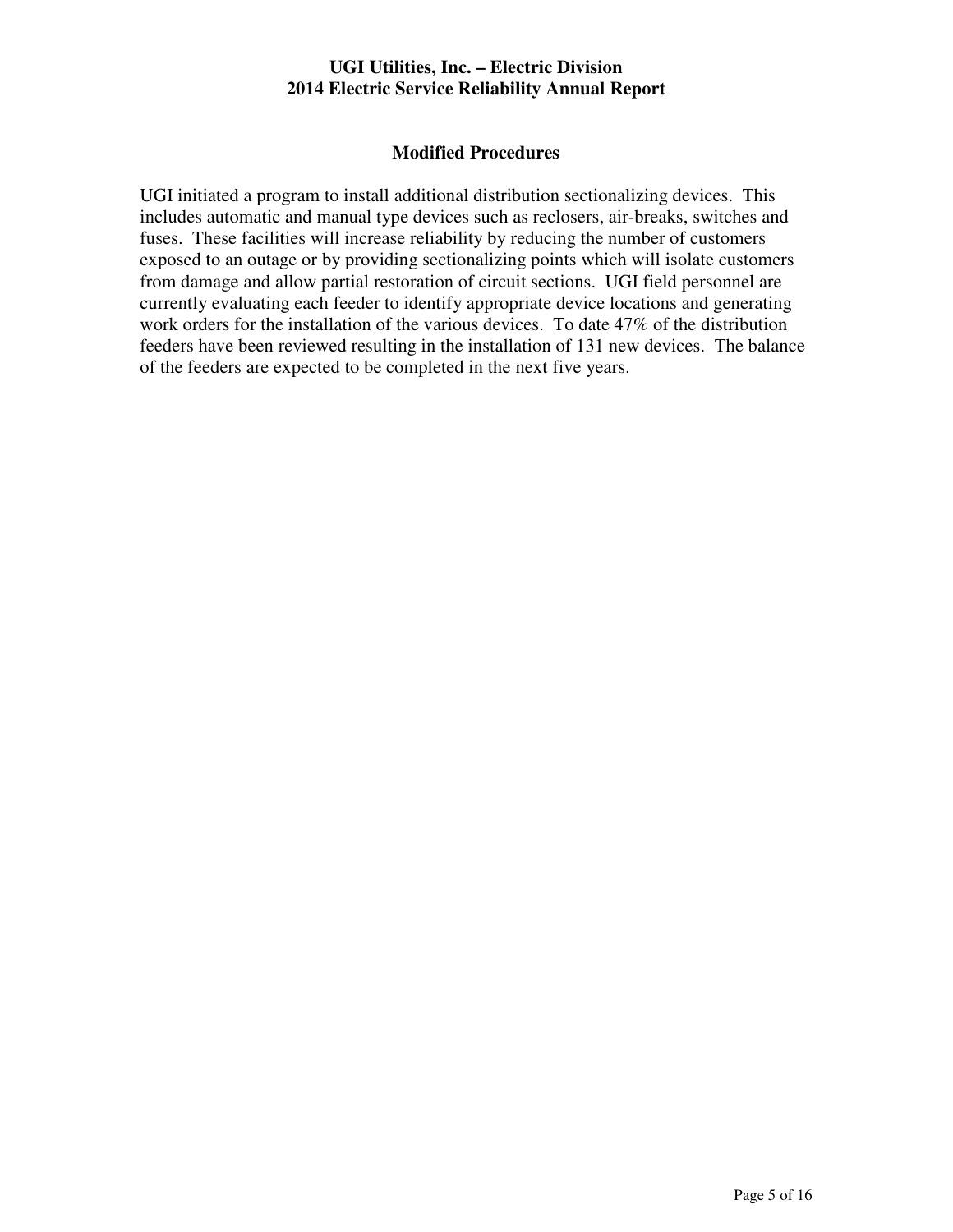### **§ 57.195(b)(3) – A table showing the actual values of each of the reliability indices (SAIFI, CAIDI, SAIDI, and if available, MAIFI) for the EDC's service territory for each of the preceding 3 calendar years. The report shall include the data used in calculating the indices, namely the average number of customers served, the number of sustained customer minutes interruptions, the number of customers affected and the minutes of interruption.**

The reliability results for UGI's service area over the last three years are as follows:

### **2012 – 2014 Reliability Statistics**

|                        | <b>SAIDI</b> | <b>SAIFI</b> | <b>CAIDI</b> |
|------------------------|--------------|--------------|--------------|
| 3-Year Avg. Standard   | 170          | 0.91         | 186          |
| UGI 3-Yr. Rolling Avg. | 67           | 0.55         | 122          |

|                           | <b>SAIDI</b> | <b>SAIFI</b> | <b>CAIDI</b> |
|---------------------------|--------------|--------------|--------------|
| <b>12-Month Standard</b>  | 256          | 1.12         | 228          |
| <b>12-Month Benchmark</b> | 140          | 0.83         | 169          |
| 2014 UGI Results          | 63           | 0.44         | 144          |
| 2013 UGI Results          | 85           | 0.77         | 110          |
| 2012 UGI Results          | 54           | 0.44         |              |

The 3-year rolling averages for SAIFI, SAIDI and CAIDI are performing within the standards established by Commission Order at Docket No. M-00991220 on May 7, 2004**.**

Data necessary to calculate a Momentary Average Interruption Frequency Index (MAIFI) is not available for UGI's service area. As previously discussed with the Commission, UGI currently has no plan to install the equipment required to track momentary interruptions on the hundreds of operating distribution devices located throughout its territory. The basis for this decision is the high cost associated with the purchase and installation of these devices with little commensurate benefit.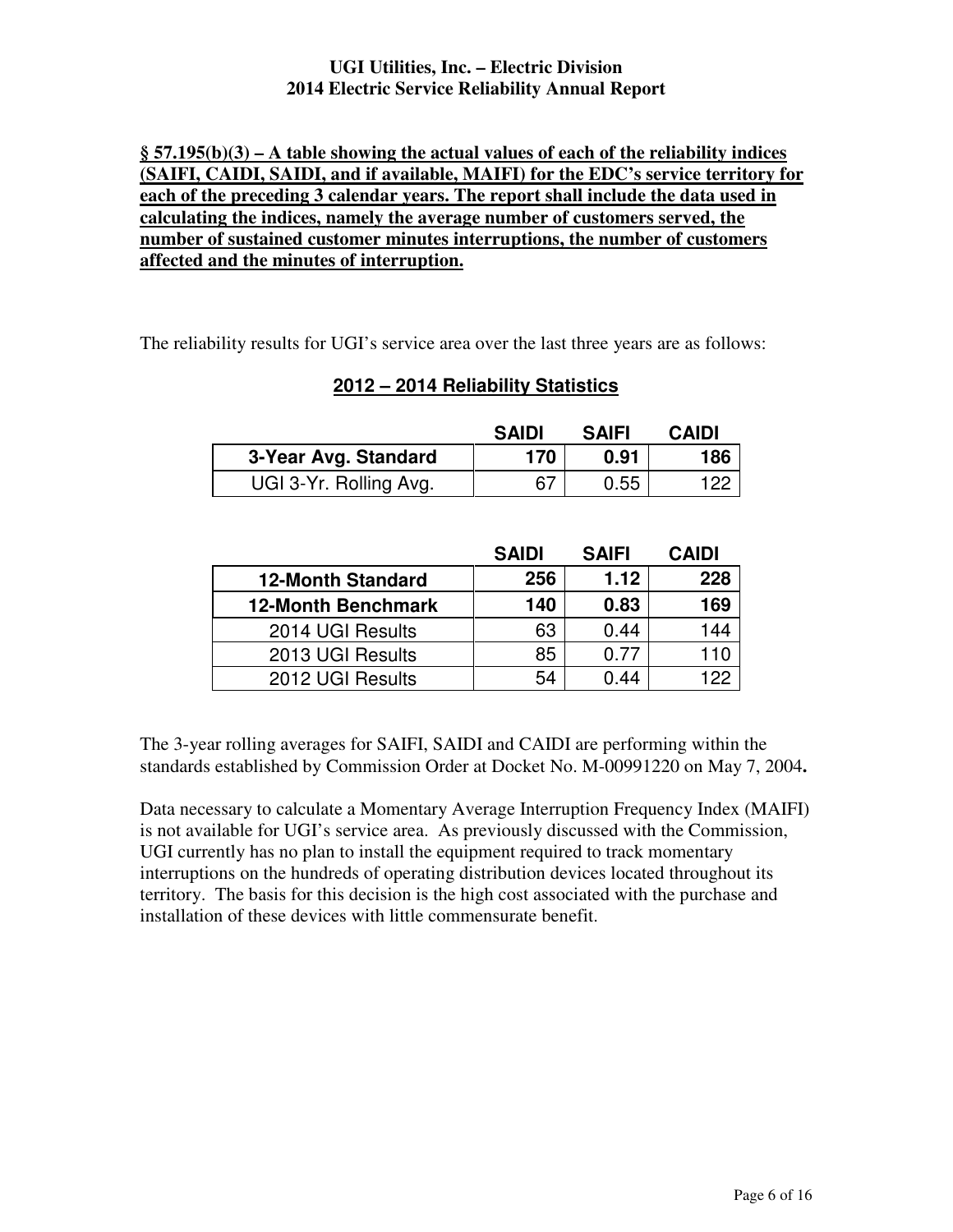|                       | <b>Raw Data</b> |            |            |             | <b>Reported Indices</b> |              |              |  |
|-----------------------|-----------------|------------|------------|-------------|-------------------------|--------------|--------------|--|
|                       | <b>SI</b>       | <b>TCI</b> | <b>TCB</b> | <b>TMCI</b> | <b>SAIDI</b>            | <b>SAIFI</b> | <b>CAIDI</b> |  |
| January-2014          | 17              | 2,054      | 61,722     | 148,185     | $\overline{c}$          | 0.03         | 72           |  |
| February-2014         | 13              | 145        | 61,738     | 15,794      | 0                       | 0.00         | 109          |  |
| March-2014            | 16              | 3,561      | 61,585     | 493,075     | 8                       | 0.06         | 138          |  |
| April-2014            | 34              | 3,052      | 61,507     | 240,757     | 4                       | 0.05         | 79           |  |
| May-2014              | 32              | 4,021      | 61,210     | 647,778     | 11                      | 0.07         | 161          |  |
| June-2014             | 21              | 2,100      | 61,060     | 734,190     | 12                      | 0.03         | 350          |  |
| <b>July-2014</b>      | 17              | 2,454      | 60,985     | 418,678     | 7                       | 0.04         | 171          |  |
| August-2014           | 27              | 1,824      | 60,972     | 229,463     | 4                       | 0.03         | 126          |  |
| September-2014        | 18              | 1,104      | 60,896     | 134,870     | 2                       | 0.02         | 122          |  |
| October-2014          | 25              | 2,472      | 60,939     | 342,952     | 6                       | 0.04         | 139          |  |
| November-2014         | 31              | 3,470      | 60,903     | 345,580     | 6                       | 0.06         | 100          |  |
| December-2014         | 21              | 628        | 60,886     | 111,439     | 2                       | 0.01         | 177          |  |
| 2014 Total            | 272             | 26,885     | 61,200 *   | 3,862,761   | 63                      | 0.44         | 144          |  |
| January-2013          | 22              | 5,504      | 62,162     | 137,647     | $\overline{c}$          | 0.09         | 25           |  |
| February-2013         | 13              | 4,917      | 62,120     | 616,741     | 10                      | 0.08         | 125          |  |
| March-2013            | 7               | 182        | 61,958     | 19,158      | 0                       | 0.00         | 105          |  |
| April-2013            | 48              | 3,935      | 61,767     | 672,419     | 11                      | 0.06         | 171          |  |
| May-2013              | 23              | 629        | 61,714     | 64,732      | 1                       | 0.01         | 103          |  |
| June-2013             | 42              | 3,146      | 61,908     | 444,316     | 7                       | 0.05         | 141          |  |
| <b>July-2013</b>      | 53              | 13,058     | 61,815     | 869,458     | 14                      | 0.21         | 67           |  |
| August-2013           | 26              | 4,299      | 61,828     | 887,559     | 14                      | 0.07         | 206          |  |
| September-2013        | 41              | 2,609      | 61,770     | 387,971     | 6                       | 0.04         | 149          |  |
| October-2013          | 12              | 1,487      | 61,760     | 320,989     | 5                       | 0.02         | 216          |  |
| November-2013         | 37              | 6,489      | 61,813     | 737,874     | 12                      | 0.10         | 114          |  |
| December-2013         | 16              | 1,644      | 61,831     | 116,023     | 2                       | 0.03         | 71           |  |
| 2013 Total            | 340             | 47,899     | 61,871     | 5,274,887   | 85                      | 0.77         | 110          |  |
| January-2012          | 21              | 2,028      | 62,165     | 217,850     | 4                       | 0.03         | 107          |  |
| February-2012         | 13              | 491        | 62,250     | 69,350      | 1                       | 0.01         | 141          |  |
| March-2012            | 17              | 1,390      | 62,453     | 157,891     | 3                       | 0.02         | 114          |  |
| April-2012            | 21              | 391        | 62,137     | 82,741      | 1                       | 0.01         | 212          |  |
| May-2012              | 33              | 4,832      | 62,100     | 353,481     | 6                       | 0.08         | $73\,$       |  |
| June-2012             | 35              | 2,988      | 62,027     | 317,213     | 5                       | 0.05         | 106          |  |
| <b>July-2012</b>      | 71              | 2,866      | 61,994     | 539,896     | 9                       | 0.05         | 188          |  |
| August-2012           | 36              | 1,341      | 62,044     | 119,814     | $\overline{c}$          | 0.02         | 89           |  |
| September-2012        | 31              | 1,009      | 62,033     | 199,231     | 3                       | 0.02         | 197          |  |
| October-2012          | 32              | 4,368      | 62,013     | 649,659     | 10                      | 0.07         | 149          |  |
| November-2012         | 26              | 823        | 62,068     | 86,775      | 1                       | 0.01         | 105          |  |
| December-2012         | 18              | 4,890      | 62,118     | 540,319     | 9                       | 0.08         | 110          |  |
| 2012 Total            | 354             | 27,417     | 62,117     | 3,334,220   | 54                      | 0.44         | 122          |  |
| <b>3-YEAR AVERAGE</b> | 322             | 34,067     | 61,729 *   | 4,157,289   | 67                      | 0.55         | 122          |  |

\* annual arithmetic average

**SI: System Interruptions** 

**TCI: Total Customers Interrupted** 

**TCB: Total Customer Base** 

**TMCI: Total Minutes Customer Interrupted**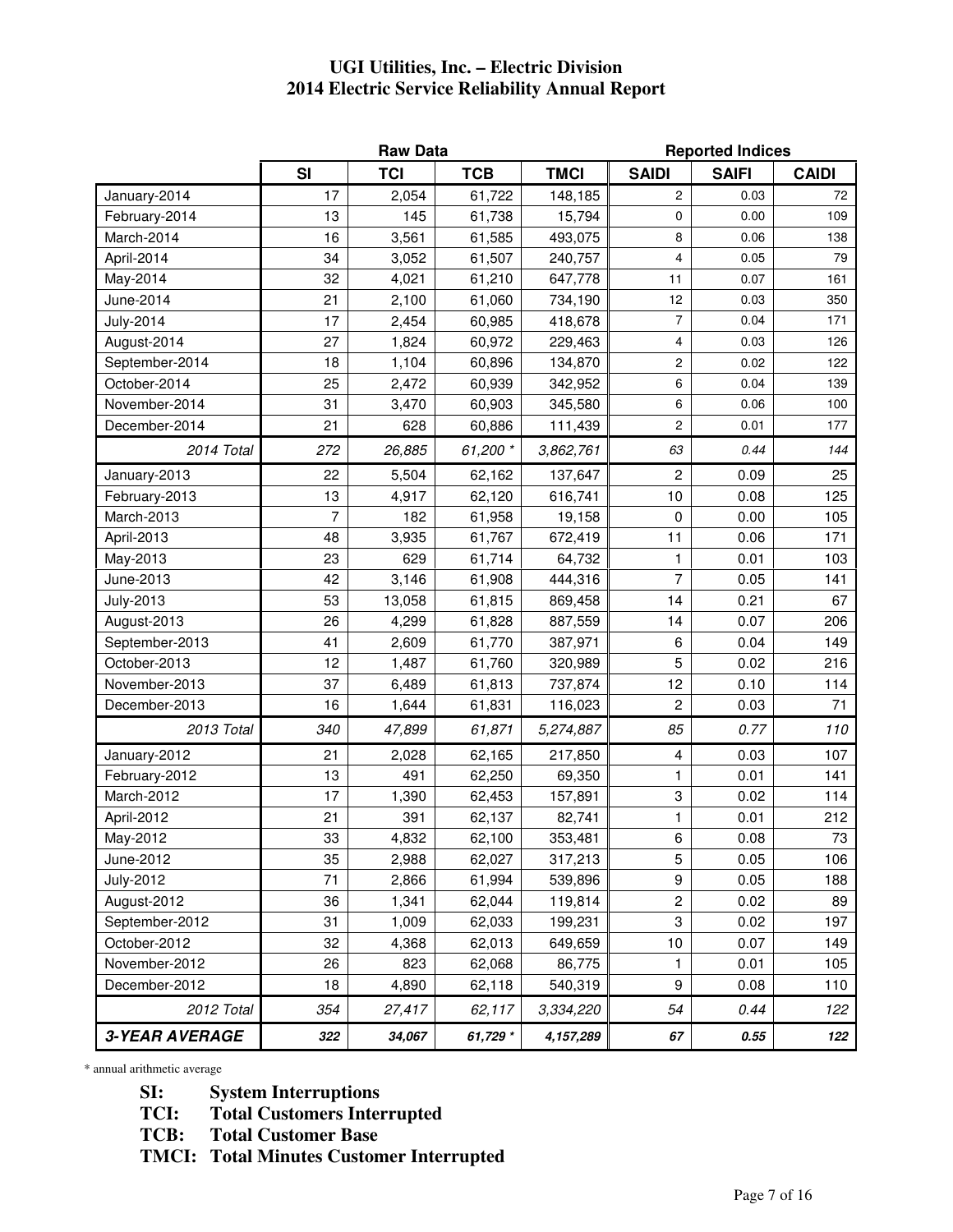**§ 57.195(b)(4) - A breakdown and analysis of outage causes during the year being reported on, including the number and percentage of service outages, the number of customers interrupted, and customer interruption minutes categorized by outage cause such as equipment failure, animal contact, tree related, and so forth. Proposed solutions to identified service problems shall be reported.** 

| <b>OUTAGE CAUSE</b>       | % OF TOTAL<br><b>INCIDENTS</b> | <b>NUMBER OF</b><br><b>INTERRUPTIONS</b> | <b>CUSTOMERS</b><br><b>INTERRUPTED</b> | <b>MINUTES</b><br><b>INTERRUPTED</b> |
|---------------------------|--------------------------------|------------------------------------------|----------------------------------------|--------------------------------------|
| Animal                    | 17.65%                         | 48                                       | 306                                    | 21,512                               |
| Company Agent             | 0.37%                          | 1                                        | 27                                     | 378                                  |
| <b>Construction Error</b> | 0.00%                          | 0                                        | 0                                      | 0                                    |
| <b>Customer Problem</b>   | 0.37%                          | 1                                        |                                        | 174                                  |
| <b>Equipment Failure</b>  | 33.46%                         | 91                                       | 5,463                                  | 852,087                              |
| Lightning                 | 2.21%                          | 6                                        | 1,309                                  | 145,506                              |
| Motor Vehicle             | 8.46%                          | 23                                       | 5,562                                  | 602,467                              |
| Other                     | 0.37%                          |                                          | 10                                     | 4,000                                |
| Public                    | 2.94%                          | 8                                        | 2,339                                  | 87,136                               |
| <b>Structure Fire</b>     | 1.47%                          | 4                                        | 158                                    | 14,123                               |
| <b>Trees</b>              | 23.90%                         | 65                                       | 11,029                                 | 2,044,702                            |
| Unknown                   | 5.51%                          | 15                                       | 459                                    | 52,069                               |
| <b>Weather Related</b>    | 0.74%                          | $\overline{2}$                           | 10                                     | 6,596                                |
| Weather/Snow              | 0.74%                          | $\overline{2}$                           | 116                                    | 20,344                               |
| Weather/Ice               | 0.74%                          | $\overline{2}$                           | $\overline{2}$                         | 157                                  |
| Weather/Wind              | 1.10%                          | $\overline{3}$                           | 94                                     | 11,510                               |
| TOTAL                     | 100.00%                        | 272                                      | 26,885                                 | 3,862,761                            |

### **Outage by Cause - January 2014 through December 2014**

### **Proposed Solutions to Identified Problems:**

UGI has not identified any particular source of outage as problematic. As a small system, UGI is subject to a high level of variability in system damage due to weather.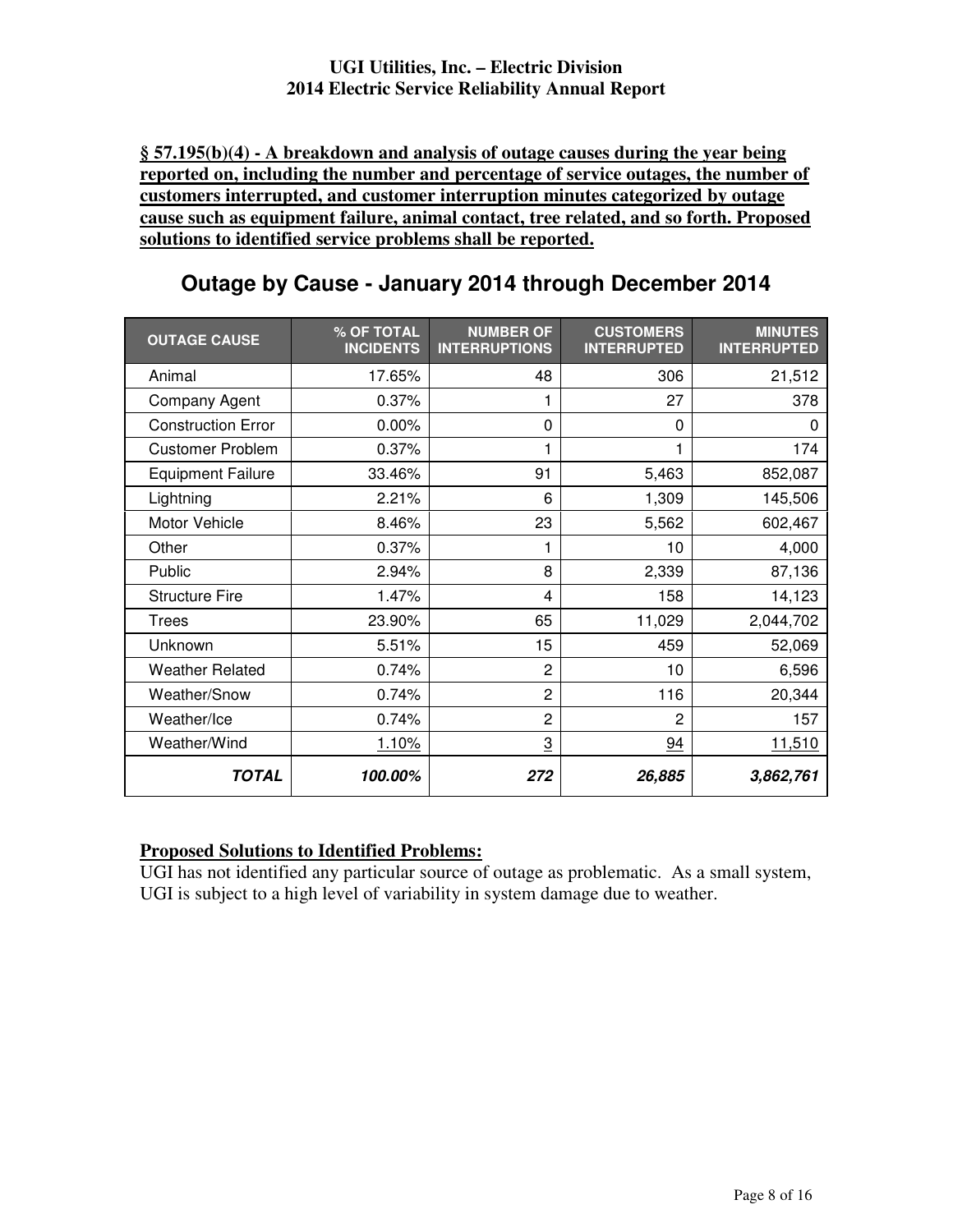### **§ 57.195(b)(6) - A comparison of established transmission and distribution inspection and maintenance goals/objectives versus actual results achieved during the year being reported on. Explanations of any variances shall be included.**

# **CONFIDENTIAL**

### **Outside Plant Inspection and Maintenance Goals - FY2014**

| <b>PROGRAMS</b>                                                 | <b>UNITS OF MEASURE</b>               | 2014<br><b>TARGET</b> | 2014<br><b>ACTUAL</b> | 2014 %<br><b>COMPLETE</b> | <b>COMMENTS</b>                                                                                                      |
|-----------------------------------------------------------------|---------------------------------------|-----------------------|-----------------------|---------------------------|----------------------------------------------------------------------------------------------------------------------|
| <b>FORESTRY</b>                                                 |                                       |                       |                       |                           |                                                                                                                      |
| Transmission (230kv) Herbicide<br>Application                   | # of Transmission R/W<br>Acres        | 150                   | 147                   | 98.00%                    |                                                                                                                      |
| Transmission (230kv) Line<br><b>Trimming and Clearing</b>       | # of Transmission Miles               | 0.00                  | 0.00                  | 0.00%                     |                                                                                                                      |
| Transmission(230kv) Lines<br><b>Patrolled for Clearance</b>     | # of Transmission Miles               | 17                    | 17                    | 100.00%                   |                                                                                                                      |
| Sub transmission (69kv)<br>Herbicide Application                | # of Sub transmission<br>R/W Acres    | 350                   | 711                   | 203.00%                   | Performed some of 2015 herbicide<br>work in 2014.                                                                    |
| Sub transmission (69kv) Line<br>Trimming and Clearing           | # of Sub transmission<br>Miles        | 4.00                  | 3.50                  | 87.50%                    | Small portion of work was moved to<br>2015.                                                                          |
| Sub transmission (69kv) Lines<br><b>Patrolled for Clearance</b> | # of Sub transmission<br><b>Miles</b> | 80                    | 80                    | 100.00%                   |                                                                                                                      |
| Distribution Herbicide Application                              | # of Distribution R/W<br>Acres        | 75                    | 142                   | 189.33%                   | This completed UGI's four year cycle<br>of distribution herbicide work early. Will<br>start again in 2016 if needed. |
| Distribution Line Trimming and<br>Clearing                      | # of Trees on Distribution            | 30,000                | 35,477                | 118.26%                   | Crews completed more than<br>anticipated.                                                                            |
| Distribution Lines Patrolled for<br>Clearance                   | # of Distribution Lines               | 25                    | 25                    | 100.00%                   |                                                                                                                      |
| Substation Herbicide Application                                | # of Substation Acres                 | 21                    | 21                    | 100.00%                   |                                                                                                                      |
| <b>SUBSTATIONS</b>                                              |                                       |                       |                       |                           |                                                                                                                      |
| Substation Inspections                                          | # of Substation<br>Inspections        | 221                   | 221                   | 100.00%                   |                                                                                                                      |
| <b>Equipment Maintenance</b>                                    | # of Devices Maintained               | 33                    | 34                    | 103.03%                   |                                                                                                                      |
| Relays                                                          | # of Relays Tested                    | 95                    | 105                   | 110.53%                   | Six new relays were added and<br>additional electromechanical relays were<br>tested during outage events.            |
| <b>Equipment Testing</b>                                        | # of Devices Tested                   | 54                    | 51                    | 94.44%                    |                                                                                                                      |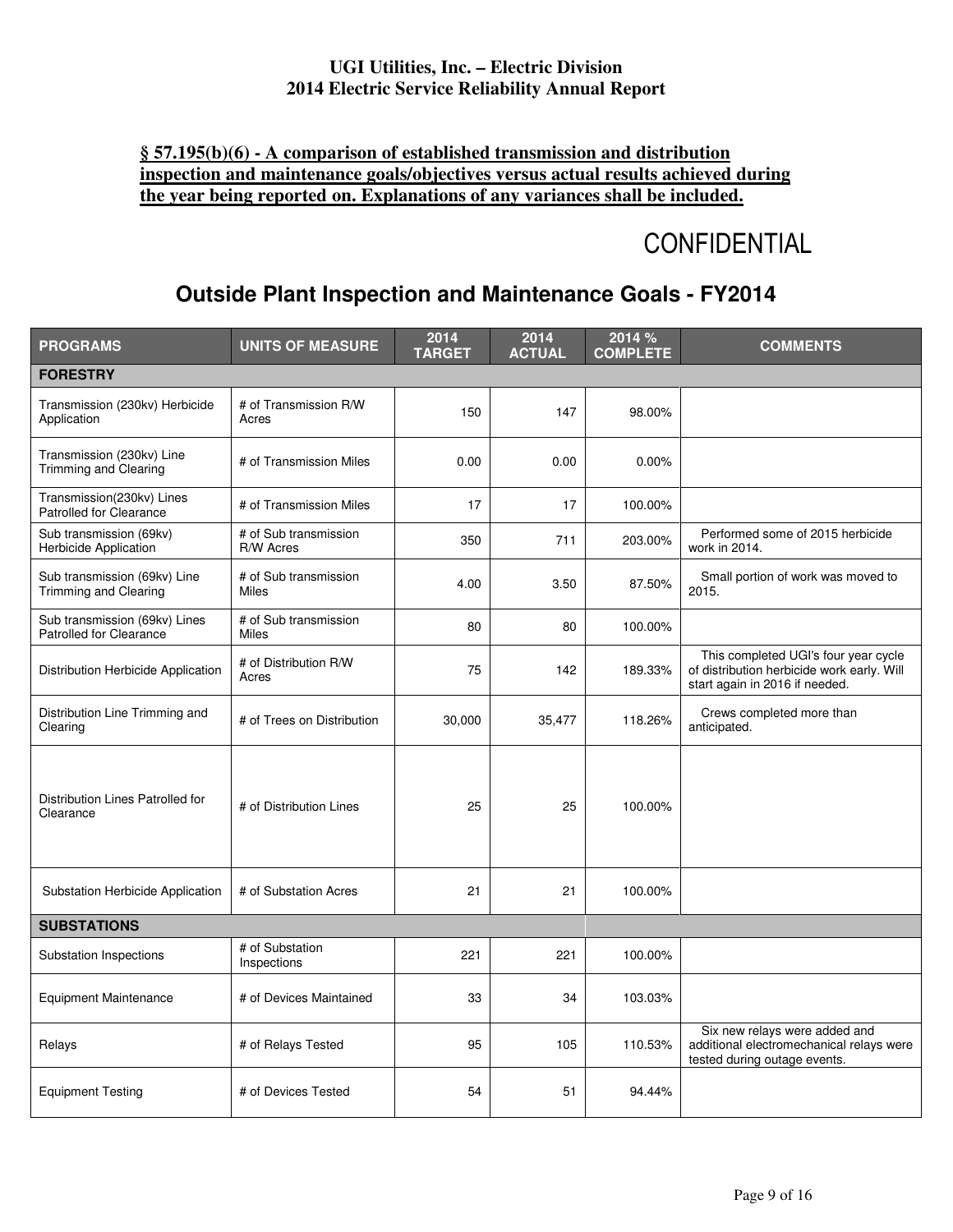# CONFIDENTIAL

## **Outside Plant Inspection and Maintenance Goals - FY2014 (cont.)**

| <b>PROGRAMS</b>                             | <b>UNITS OF MEASURE</b>                          | 2014<br><b>TARGET</b> | 2014<br><b>ACTUAL</b> | 2014 %<br><b>COMPLETE</b> | <b>COMMENTS</b>                                                                                                                                                                               |
|---------------------------------------------|--------------------------------------------------|-----------------------|-----------------------|---------------------------|-----------------------------------------------------------------------------------------------------------------------------------------------------------------------------------------------|
| <b>TRANSMISSION / SUBTRANSMISSION LINES</b> |                                                  |                       |                       |                           |                                                                                                                                                                                               |
| <b>Transmission Tower Inspection</b>        | # of Transmission Towers<br>Inspected            | 101                   | 101                   | 100.00%                   |                                                                                                                                                                                               |
| Transmission Line Inspection                | # of Transmission Line<br><b>Miles</b>           | 16                    | 16                    | 100.00%                   |                                                                                                                                                                                               |
| <b>Transmission Tower Painting</b>          | # of Transmission Towers<br>Painted              | 9                     | 9                     | 100.00%                   |                                                                                                                                                                                               |
| Sub transmission Tower<br>Inspection        | # of Sub transmission<br><b>Towers Inspected</b> | 125                   | 125                   | 100.00%                   |                                                                                                                                                                                               |
| Sub transmission Pole<br>Inspection         | # of Poles<br>Inspected/Maintained               | 219                   | 153                   | 69.86%                    | The 2014 target was incorrectly<br>specified for the planned 2014 work.                                                                                                                       |
| Sub transmission Line Inspection            | # of Sub transmission Line<br><b>Miles</b>       | 83                    | 83                    | 100.00%                   |                                                                                                                                                                                               |
| Sub transmission Towers<br>Painting         | # of Sub transmission<br><b>Towers Painted</b>   | 11                    | 11                    | 100.00%                   |                                                                                                                                                                                               |
| Sub transmission Line<br>Maintenance        | # of Sub transmission<br><b>Lines Maintained</b> | 10                    | 10                    | 100.00%                   |                                                                                                                                                                                               |
| Sub transmission Airbreak<br>Maintenance    | # of Sub transmission<br>Airbreaks Maintained    | 9                     | 8                     | 88.89%                    | Due to a reconductoring project,<br>switching was performed that did not<br>allow a line with a scheduled airbreak to<br>be taken out of service for maintenance.                             |
| <b>DISTRIBUTION LINES</b>                   |                                                  |                       |                       |                           |                                                                                                                                                                                               |
| Poles                                       | # of Poles Inspected/<br>Maintained              | 3,400                 | 4,141                 | 121.79%                   | Budget provided for the completion of<br>more inspections than anticipated due to<br>reduced inspection costs.                                                                                |
| Switches                                    | # of Switches<br>Inspected/Maintained            | 126                   | 60                    | 47.62%                    | The 2014 target was incorrectly<br>specified for the planned 2014 work.                                                                                                                       |
| Capacitors                                  | # of Capacitor Inspections                       | 174                   | 175                   | 100.57%                   |                                                                                                                                                                                               |
| Regulators                                  | # of Regulators Inspected                        | 108                   | 120                   | 111.11%                   | 2014 Target was wrong. 10<br>Regulators inspected once a month not<br>9.                                                                                                                      |
| Regulators                                  | # of Regulators<br>Maintained                    | 3                     | 0                     | 0.00%                     | Remaining regulators have less<br>operations than previously expected.<br>Maintenance can be postponed until<br>needed.                                                                       |
| Reclosers / Sectionizers                    | # of Devices Inspected/<br>Maintained            | 18                    | 20                    | 111.11%                   | A pole being replaced had a recloser<br>on it that was due for maintenance in<br>2015 so both the pole and recloser were<br>replaced. Another was scheduled in<br>2013 but completed in 2014. |
| <b>Underground Facilities</b>               | # of Devices Inspected/<br>Maintained            | 573                   | 479                   | 83.60%                    | All planned developments were<br>complete but initial estimate was high<br>due to a change in the counting method<br>for neutrals.                                                            |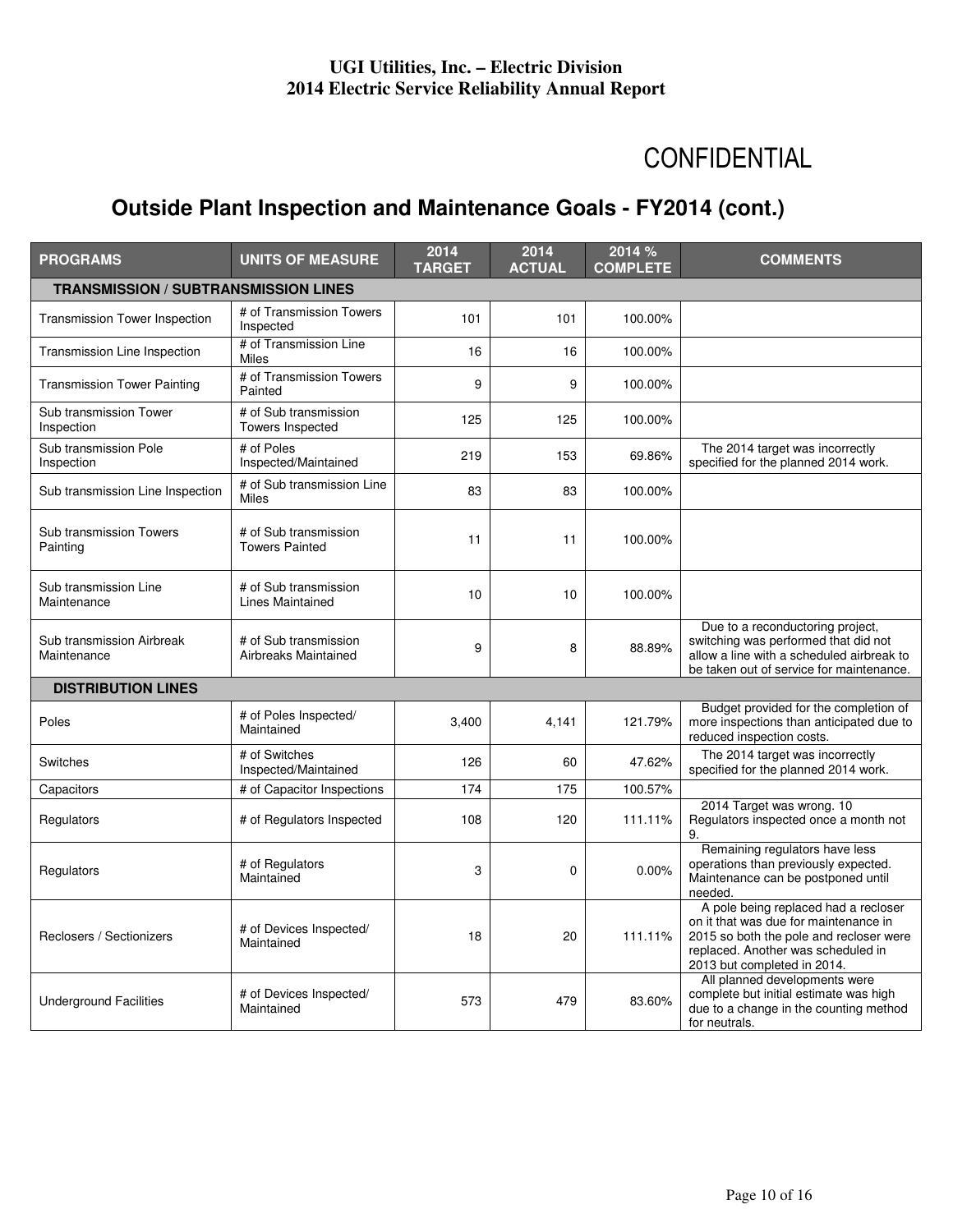### **§ 57.195(b)(7) - A comparison of budgeted versus actual transmission and distribution operation and maintenance expenses for the year being reported on in total and detailed by the EDC's own functional account code or FERC account code as available. Explanations of any variances 10% or greater shall be included.**

# **CONFIDENTIAL**

### **Operation and Maintenance Expense - FY2014**

| <b>CATEGORY</b>                             |              | $A/C$ # | 2014<br><b>ACTUAL</b> | 2014<br><b>BUDGET</b> | $$ \Delta$ TO<br><b>BUDGET</b> | $% \triangle TO$<br><b>BUDGET</b> | <b>COMMENTS</b>                                |  |
|---------------------------------------------|--------------|---------|-----------------------|-----------------------|--------------------------------|-----------------------------------|------------------------------------------------|--|
| <b>FORESTRY</b>                             |              |         |                       |                       |                                |                                   |                                                |  |
| <b>Tree Trimming</b>                        | т            | 571002  | \$140,398             | \$139,981             | \$417                          |                                   |                                                |  |
| <b>Tree Trimming</b>                        | D            | 593002  | \$1,525,302           | \$1,569,618           | (\$44,316)                     |                                   |                                                |  |
| <b>Category Subtotal</b>                    |              |         | \$1,665,700           | \$1,709,598           | (\$43,898)                     | $-2.57%$                          |                                                |  |
| <b>SUBSTATIONS</b>                          |              |         |                       |                       |                                |                                   |                                                |  |
| <b>Station Expense</b>                      | Τ            | 562001  | \$556,320             | \$352,062             | \$204,259                      |                                   |                                                |  |
| <b>Structures</b>                           | $\mathsf{T}$ | 569001  | \$7,074               | \$39,671              | (\$32,597)                     |                                   |                                                |  |
| Station Equipment, Maintenance              | $\top$       | 570001  | \$291,513             | \$302,112             | (\$10,599)                     |                                   | Increased<br>expenditures due to               |  |
| <b>Station Expense</b>                      | D            | 582001  | \$66,621              | \$94,945              | (\$28,323)                     |                                   | maintenance on the #2                          |  |
| <b>Structures</b>                           | D            | 591001  | \$5,490               | \$21,400              | (\$15,910)                     |                                   | 230kV transformer LTC<br>and circuit switcher. |  |
| Station Equipment, Maintenance              | D            | 592001  | \$44,013              | \$60,875              | (\$16,861)                     |                                   |                                                |  |
| <b>Category Subtotal</b>                    |              |         | \$971,032             | \$871,064             | \$99,969                       | 11.48%                            |                                                |  |
| <b>TRANSMISSION / SUBTRANSMISSION LINES</b> |              |         |                       |                       |                                |                                   |                                                |  |
| Overhead Line Expense                       | т            | 563001  | \$84,561              | \$113,269             | (\$28,709)                     |                                   |                                                |  |
| Overhead Lines                              | т            | 571001  | \$296,324             | \$297,237             | (\$913)                        |                                   |                                                |  |
| <b>Category Subtotal</b>                    |              |         | \$380,885             | \$410,507             | (\$29,622)                     | $-7.22%$                          |                                                |  |
| <b>DISTRIBUTION LINES</b>                   |              |         |                       |                       |                                |                                   |                                                |  |
| Overhead Line Expense                       | D            | 583001  | \$141,112             | \$157,502             | (\$16,390)                     |                                   |                                                |  |
| Under Ground Line Expense                   | D            | 584001  | \$53,814              | \$66,006              | (\$12,192)                     |                                   |                                                |  |
| Overhead Lines                              | D            | 593001  | \$2,922,010           | \$1,630,025           | \$1,291,985                    |                                   | Increased spending<br>due to costs associated  |  |
| Overhead Lines, Adjustments                 | D            | 593005  | \$14,178              | \$5,278               | \$8,900                        |                                   | with a major storm                             |  |
| <b>Underground Lines</b>                    | D            | 594001  | \$186,522             | \$221,372             | (\$34,851)                     |                                   | restoration event in July<br>2014.             |  |
| Line Transformers                           | D            | 595001  | \$167,507             | \$236,662             | (\$69, 155)                    |                                   |                                                |  |
| <b>Category Subtotal</b>                    |              |         | \$3,485,141           | \$2,316,845           | \$1,168,297                    | 50.43%                            |                                                |  |
| <b>GRAND TOTAL</b>                          |              |         | \$6,502,759           | \$5,308,014           | \$1,194,745                    | 22.51%                            |                                                |  |
|                                             |              |         |                       |                       |                                |                                   |                                                |  |
| <b>TRANSMISSION TOTAL</b>                   |              |         | \$1,376,190           | \$1,244,332           | \$131,858                      | 10.60%                            |                                                |  |
| <b>DISTRIBUTION TOTAL</b>                   |              |         | \$5,126,568           | \$4,063,682           | \$1,062,887                    | 26.16%                            |                                                |  |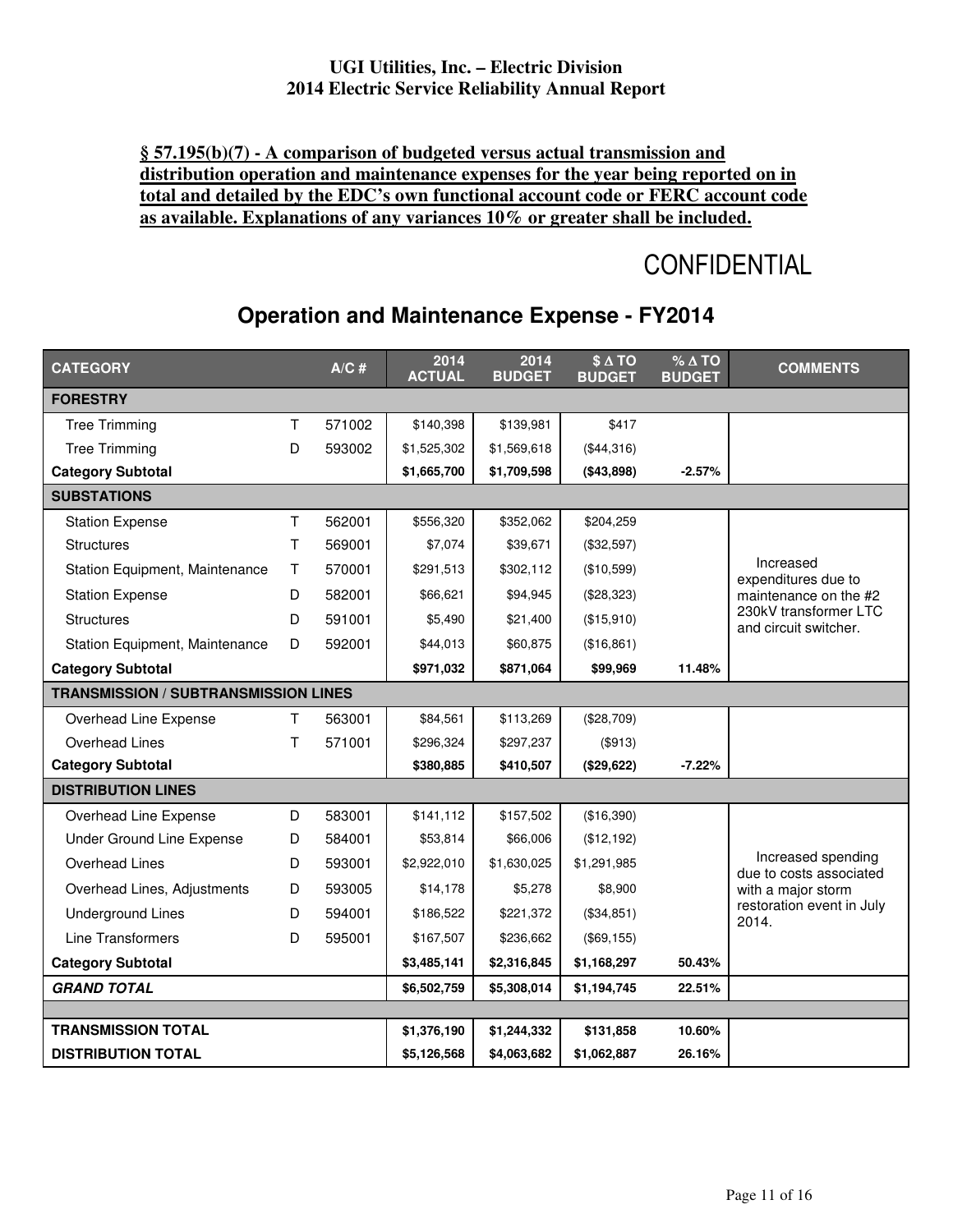### **§ 57.195(b)(8) - A comparison of budgeted versus actual transmission and distribution capital expenditures for the year being reported on in total and detailed by the EDC's own functional account code or FERC account code as available. Explanations of any variances 10% or greater shall be included.**

# **CONFIDENTIAL**

| <b>CATEGORY</b>                                 | <b>PROJE</b><br>CT# | 2014<br><b>ACTUAL</b> | 2014<br><b>BUDGET</b> | $$ \triangle$ TO<br><b>BUDGET</b> | $% \triangle TO$<br><b>BUDGET</b> | <b>COMMENTS</b>                                                                                                                                                                                                                                                      |
|-------------------------------------------------|---------------------|-----------------------|-----------------------|-----------------------------------|-----------------------------------|----------------------------------------------------------------------------------------------------------------------------------------------------------------------------------------------------------------------------------------------------------------------|
| <b>DISTRIBUTION</b>                             | 20                  | \$4,255,000           | \$3,472,000           | \$783,000                         | 22.55%                            | More pole and line<br>replacement projects<br>were completed than<br>scheduled. A large<br>reconductor project<br>related to a PennDOT<br>road project exceeded<br>the budgeted amount.<br>Balance of a FY2013<br>reconductor project<br>was completed in<br>FY2014. |
| <b>TRANSMISSION /</b><br><b>SUBTRANSMISSION</b> | 40                  | \$993,000             | \$532,000             | \$461,000                         | 86.65%                            | Reconductor<br>project for the<br>Mountain-Lincoln<br>66kV line from<br>FY2013 was started<br>and completed in<br>FY2014. Also more<br>66kV poles were<br>replaced than<br>budgeted.                                                                                 |
| <b>SUBSTATION</b>                               | 50                  | \$625,000             | \$2,033,000           | $-$1,408,000$                     | $-69.26%$                         | Addition of a<br>second 66kV/13.8kV<br>transformer at<br>Huntsville substation<br>was deferred until<br>2015.                                                                                                                                                        |
| <b>SPECIAL PROJECTS</b>                         | 90                  | \$260,000             | \$327,000             | $-$67,000$                        | $-20.49%$                         | A portion of the<br>work associated with<br>the development of a<br>backup Control<br>Center was deferred<br>until 2017.                                                                                                                                             |
| <b>TOTAL</b>                                    |                     | \$6,133,000           | \$6,364,000           | $-$ \$231,000                     | $-3.63%$                          |                                                                                                                                                                                                                                                                      |

### **Capital Expenditures - FY2014**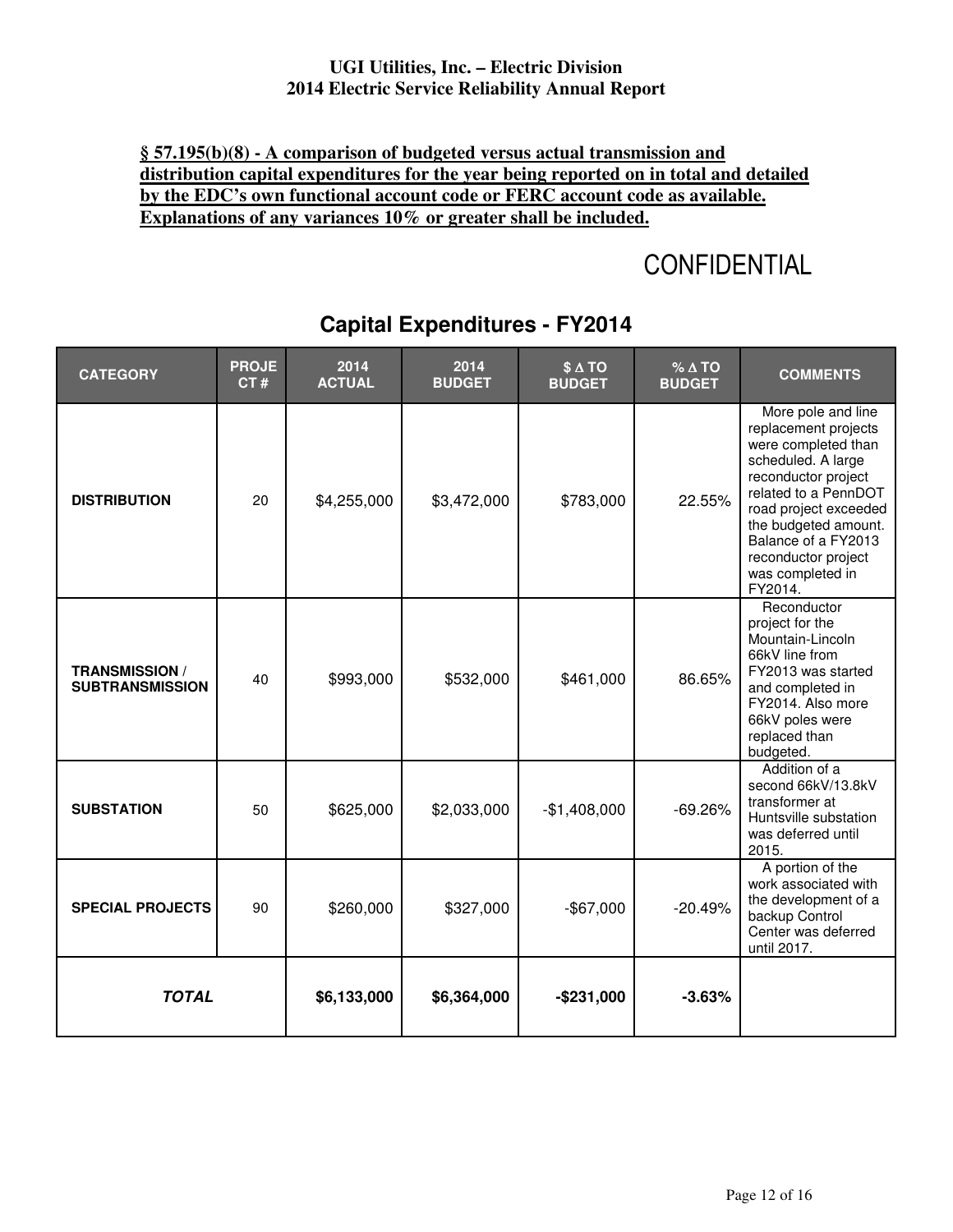### **§ 57.195(b)(9) - Quantified transmission and distribution inspection and maintenance goals/objectives for the current calendar year detailed by system area (that is, transmission, substation and distribution).**

# **CONFIDENTIAL**

### **Outside Plant Inspection and Maintenance Goals - FY2015**

| <b>PROGRAM</b>                                       | <b>UNIT OF MEASURE</b>                     | 2015<br><b>TARGET</b> | 2014<br><b>TARGET</b> | 2014<br><b>ACTUAL</b> |
|------------------------------------------------------|--------------------------------------------|-----------------------|-----------------------|-----------------------|
| <b>FORESTRY</b>                                      |                                            |                       |                       |                       |
| Transmission(230kv) Herbicide Application            | # of Transmission R/W Acres                | 100                   | 150                   | 147                   |
| Transmission(230kv) Line Trimming and Clearing       | # of Transmission Miles                    | 0.00                  | 0.00                  | 0.00                  |
| Transmission(230kv) Lines Patrolled for Clearance    | # of Transmission Miles                    | 17                    | 17                    | 17                    |
| Sub transmission(69kv) Herbicide Application         | # of Sub transmission R/W Acres            | 350                   | 350                   | 711                   |
| Sub transmission(69kv) Line Trimming and Clearing    | # of Sub transmission Miles                | 2.00                  | 4.00                  | 3.50                  |
| Sub transmission(69kv) Lines Patrolled for Clearance | # of Sub transmission Miles                | 80                    | 80                    | 80                    |
| Distribution Herbicide Application                   | # of Distribution R/W Acres                | 0                     | 75                    | 142                   |
| Distribution Line Trimming and Clearing              | # of Trees on Distribution                 | 30,000                | 30,000                | 35,477                |
| Distribution Lines Patrolled for Clearance           | # of Distribution Line Miles (updated)     | 17                    | 25                    | 25                    |
| Substation Herbicide Application                     | # of Substation Acres                      | 21                    | 21                    | 21                    |
| <b>SUBSTATIONS</b>                                   |                                            |                       |                       |                       |
| Substation Inspections                               | # of Substation Inspections                | 252                   | 221                   | 221                   |
| <b>Equipment Maintenance</b>                         | # of Devices Maintained                    | 30                    | 33                    | 34                    |
| Relays                                               | # of Relays Tested                         | 80                    | 95                    | 105                   |
| <b>Equipment Testing</b>                             | # of Devices Tested                        | 48                    | 54                    | 51                    |
| <b>TRANSMISSION / SUBTRANSMISSION LINES</b>          |                                            |                       |                       |                       |
| Transmission Tower Inspection                        | # of Transmission Towers Inspected         | 101                   | 101                   | 101                   |
| Transmission Line Inspection                         | # of Transmission Line Miles               | 16                    | 16                    | 16                    |
| <b>Transmission Tower Painting</b>                   | # of Transmission Towers Painted           | 11                    | 9                     | 9                     |
| Sub transmission Tower Inspection                    | # of Sub transmission Towers Inspected     | 125                   | 125                   | 125                   |
| Sub transmission Pole Inspection                     | # of Poles Inspected/Maintained            | 121                   | 219                   | 153                   |
| Sub transmission Line Inspection                     | # of Sub transmission Line Miles           | 83                    | 83                    | 83                    |
| Sub transmission Towers Painting                     | # of Sub transmission Towers Painted       | $\overline{4}$        | 11                    | 11                    |
| Sub transmission Line Maintenance                    | # of Sub transmission Lines Maintained     | $\overline{7}$        | 10                    | 10                    |
| Sub transmission Airbreak Maintenance                | # of Sub transmission Airbreaks Maintained | 9                     | 9                     | 8                     |
| <b>DISTRIBUTION LINES</b>                            |                                            |                       |                       |                       |
| Poles                                                | # of Poles Inspected/ Maintained           | 2,200                 | 3,400                 | 4,141                 |
| Switches                                             | # of Switches Inspected/Maintained         | 66                    | 126                   | 60                    |
| Capacitors                                           | # of Capacitor Inspections                 | 175                   | 174                   | 175                   |
| Regulators                                           | # of Regulators Inspected                  | 120                   | 108                   | 120                   |
| Regulators                                           | # of Regulators Maintained                 | 0                     | 3                     | $\mathbf 0$           |
| Reclosers/Sectionizers                               | # of Devices Inspected/ Maintained         | 16                    | 18                    | 20                    |
| <b>Underground Facilities</b>                        | # of Devices Inspected/ Maintained         | 360                   | 573                   | 479                   |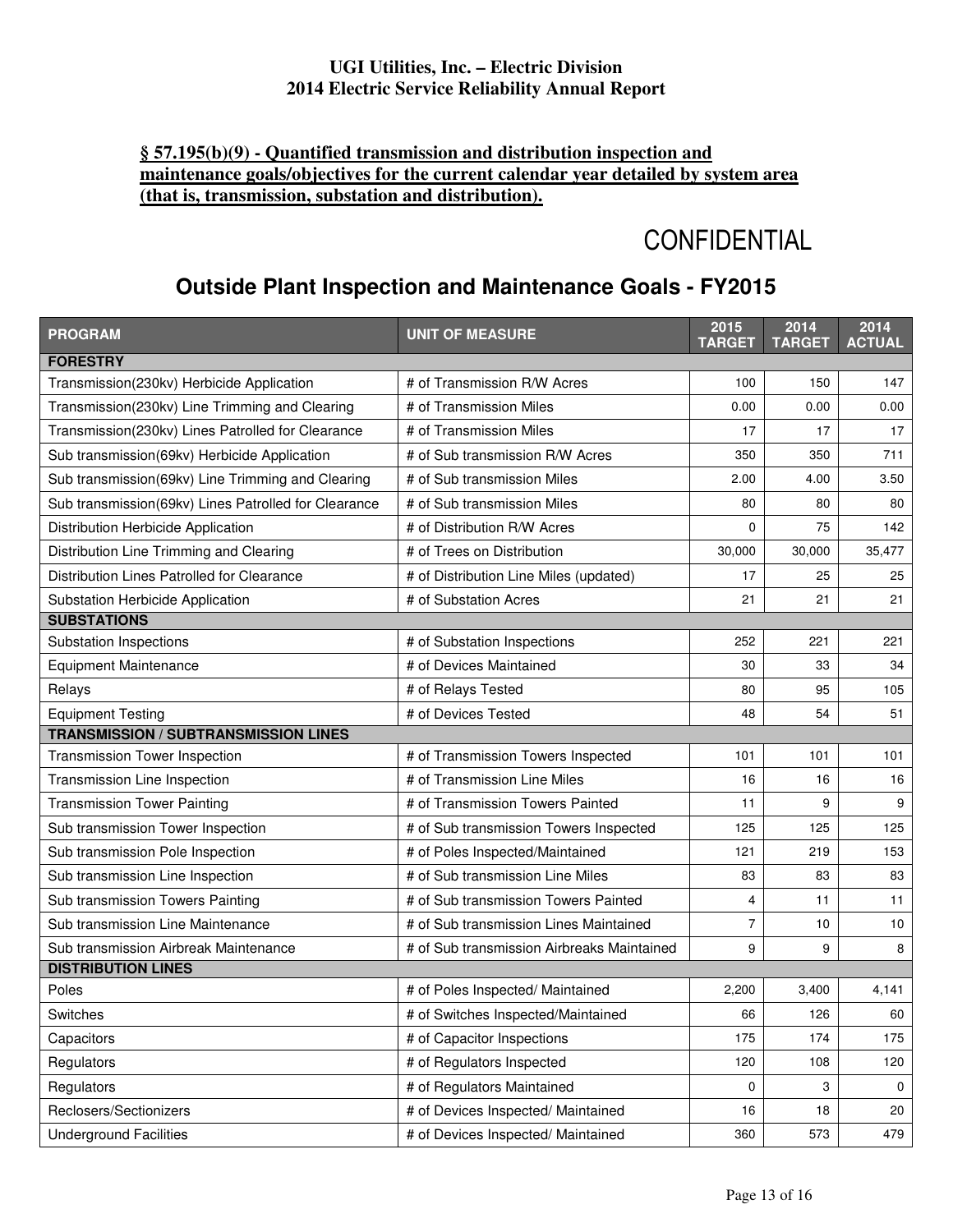### **§ 57.195(b)(10) - Budgeted transmission and distribution operation and maintenance expenses for the current year in total and detailed by the EDC's own functional account code or FERC account code as available.**

# **CONFIDENTIAL**

### **Operation and Maintenance Expense - FY2015**

| <b>CATEGORY</b>                             |   | $A/C$ # | 2015<br><b>BUDGET</b> | 2014<br><b>BUDGET</b> | 2014<br><b>ACTUAL</b> |
|---------------------------------------------|---|---------|-----------------------|-----------------------|-----------------------|
| <b>FORESTRY</b>                             |   |         |                       |                       |                       |
| <b>Tree Trimming</b>                        | Τ | 571002  | \$145,349             | \$139,981             | \$140,398             |
| <b>Tree Trimming</b>                        | D | 593002  | \$1,602,024           | \$1,569,618           | \$1,525,302           |
| <b>Category Subtotal</b>                    |   |         | \$1,747,372           | \$1,709,598           | \$1,665,700           |
| <b>SUBSTATIONS</b>                          |   |         |                       |                       |                       |
| <b>Station Expense</b>                      | T | 562001  | \$647,972             | \$352,062             | \$556,320             |
| <b>Structures</b>                           | Τ | 569001  | \$3,600               | \$39,671              | \$7,074               |
| Station Equipment, Maintenance              | т | 570001  | \$329,622             | \$302,112             | \$291,513             |
| <b>Station Expense</b>                      | D | 582001  | \$57,943              | \$94,945              | \$66,621              |
| <b>Structures</b>                           | D | 591001  | \$1,800               | \$21,400              | \$5,490               |
| Station Equipment, Maintenance              | D | 592001  | \$38,374              | \$60,875              | \$44,013              |
| <b>Category Subtotal</b>                    |   |         | \$1,079,311           | \$871,064             | \$971,032             |
| <b>TRANSMISSION / SUBTRANSMISSION LINES</b> |   |         |                       |                       |                       |
| Overhead Line Expense                       | Τ | 563001  | \$12,302              | \$113,269             | \$84,561              |
| Overhead Lines                              | Τ | 571001  | \$42,798              | \$297,237             | \$296,324             |
| <b>Category Subtotal</b>                    |   |         | \$55,099              | \$410,507             | \$380,885             |
| <b>DISTRIBUTION LINES</b>                   |   |         |                       |                       |                       |
| Overhead Line Expense                       | D | 583001  | \$71,807              | \$157,502             | \$141,112             |
| <b>Under Ground Line Expense</b>            | D | 584001  | \$31,184              | \$66,006              | \$53,814              |
| Overhead Lines                              | D | 593001  | \$1,227,168           | \$1,630,025           | \$2,922,010           |
| Overhead Lines, Adjustments                 | D | 593005  | \$5,371               | \$5,278               | \$14,178              |
| <b>Underground Lines</b>                    | D | 594001  | \$162,243             | \$221,372             | \$186,522             |
| <b>Line Transformers</b>                    | D | 595001  | \$142,536             | \$236,662             | \$167,507             |
| <b>Category Subtotal</b>                    |   |         | \$1,640,309           | \$2,316,845           | \$3,485,141           |
| <b>GRAND TOTAL</b>                          |   |         | \$4,522,092           | \$5,308,014           | \$6,502,759           |
|                                             |   |         |                       |                       |                       |
| <b>TRANSMISSION TOTAL</b>                   |   |         | \$1,181,642           | \$1,244,332           | \$1,376,190           |
| <b>DISTRIBUTION TOTAL</b>                   |   |         | \$3,340,450           | \$4,063,682           | \$5,126,568           |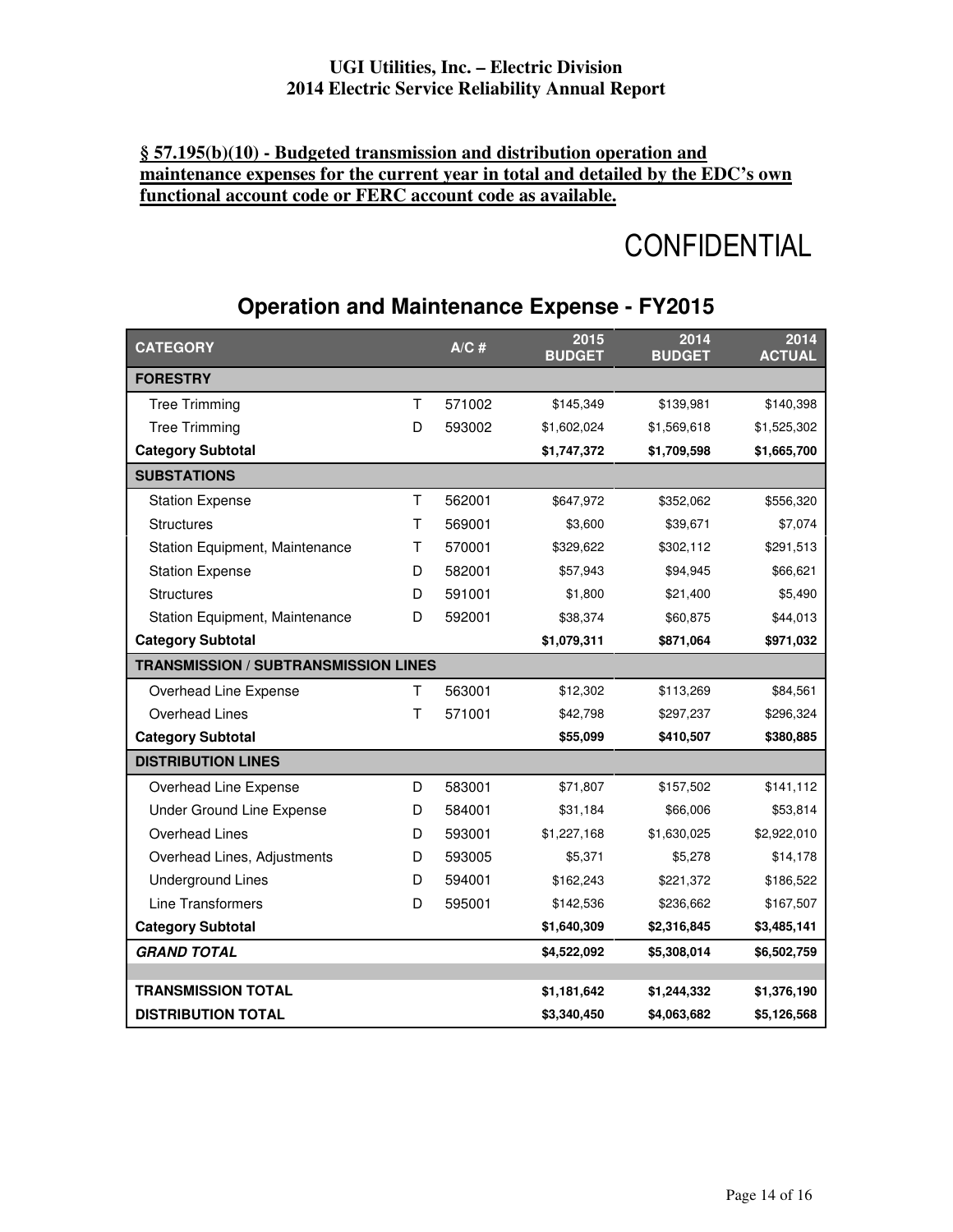### **§ 57.195(b)(11) – Budgeted transmission and distribution capital expenditures for the current year in total and detailed by the EDC's own functional account code or FERC account code as available.**

# **CONFIDENTIAL**

| <b>CATEGORY</b>                     | <b>PROJECT#</b> | 2015<br><b>BUDGET</b> | 2014<br><b>BUDGET</b> | 2014<br><b>ACTUAL</b> |
|-------------------------------------|-----------------|-----------------------|-----------------------|-----------------------|
| <b>DISTRIBUTION</b>                 | 20              | \$4,307,000           | \$3,472,000           | \$4,255,000           |
| <b>TRANSMISSION/SUBTRANSMISSION</b> | 40              | \$785,000             | \$532,000             | \$993,000             |
| <b>SUBSTATION</b>                   | 50              | \$1,213,200           | \$2,033,000           | \$625,000             |
| <b>SPECIAL PROJECTS</b>             | 90              | \$552,000             | \$327,000             | \$260,000             |
| <b>TOTAL</b>                        | \$6,857,200     | \$6,364,000           | \$6,133,000           |                       |

### **Capital Expenditures - FY2015**